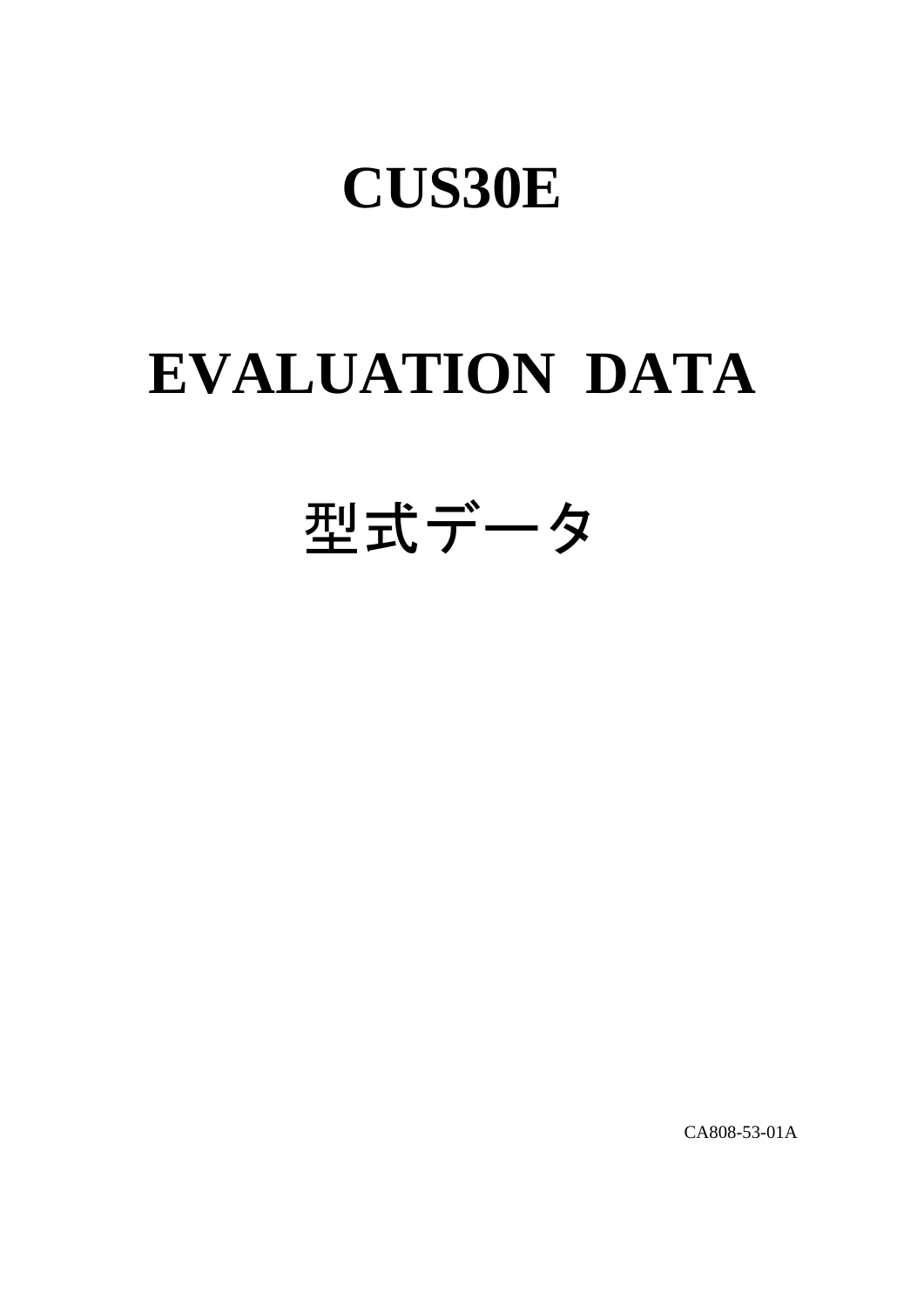## INDEX

| 1.測定方法 | <b>Evaluation Method</b>                                 | <b>PAGE</b> |
|--------|----------------------------------------------------------|-------------|
| 1.1    | 測定回路<br>Circuit used for determination                   |             |
|        | 測定回路1                                                    | $T-1$       |
|        | 静特性<br>Steady state data                                 |             |
|        | 過電流保護特性<br>Over current protection (OCP) characteristics |             |
|        | 過電圧保護特性<br>Over voltage protection (OVP) characteristics |             |
|        | 出力立ち上がり特性<br>Output rise characteristics                 |             |
|        | 出力立ち下がり特性<br>Output fall characteristics                 |             |
|        | 出力保持時間特性<br>Hold up time characteristics                 |             |
|        | 測定回路2                                                    | $T-1$       |
|        | 過渡応答(負荷急変)特性<br>Dynamic load response characteristics    |             |
|        | 測定回路3                                                    | $T-1$       |
|        | 入力サージ電流 (突入電流) 波形<br>Inrush current waveform             |             |
|        | 測定回路 4                                                   | $T-2$       |
|        | リーク電流特性<br>Leakage current characteristics               |             |
|        | 測定回路 5                                                   | $T-2$       |
|        | 出力リップル、ノイズ波形<br>Output ripple and noise waveform         |             |
|        | 測定構成                                                     | $T-2$       |
|        | EMI特性 Electro-Magnetic Interference characteristics      |             |
|        | (a) 雑音端子電圧 (帰還ノイズ)<br><b>Conducted Emission</b>          |             |
|        | (b) 雑音電界強度 (放射ノイズ) Radiated Emission                     |             |
|        | 1.2 使用測定機器                                               | $T-3$       |
|        | 2.特性データ<br><b>Characteristics</b>                        |             |
|        | 2.1 静特性<br>Steady state data                             |             |
|        | (1) 入力·負荷·温度変動/出力起動·遮断電圧                                 |             |
|        | Regulation - line and load, Temperature drift            |             |
|        |                                                          | $T-4$       |
|        | (2)<br>効率対出力電流                                           | $T-5$       |
|        | (3)<br>入力電流対出力電流                                         | $T-6$       |
|        | 入力電力対出力電流<br>(4)                                         | $T-7$       |
| 2.2    | 過電流保護特性                                                  | $T-8$       |
|        | 2.3 過電圧保護特性                                              | $T-8$       |
|        | 2.4 出力立ち上がり特性                                            | $T-9$       |
| 2.5    | 出力立ち下がり特性                                                | $T-10$      |
| 2.6    | 出力保持時間特性                                                 | $T-11$      |
| 2.7    | 過渡応答(負荷急変)特性                                             | $T-12$      |
| 2.8    | 入力電圧瞬停特性                                                 |             |
|        | 2.9 入力サージ電流 (突入電流) 波形                                    | $T-15$      |
|        | 2.10 リーク電流特性                                             | $T-16$      |
|        | 2.11 出力リップル、ノイズ波形                                        | $T-17$      |
|        | 2.12 EMI 特性                                              |             |

使用記号 Terminology used

|      | 定義   | Definition |                          |
|------|------|------------|--------------------------|
| Vin  |      |            | 入力電圧 Input voltage       |
| Vout |      |            | 出力電圧 Output voltage      |
| Iin  |      |            | 入力電流 Input current       |
| Iout | 出力電流 |            | Output current           |
| Ta   |      |            | 周囲温度 Ambient temperature |
| f    | 周波数  |            | Frequency                |
|      |      |            |                          |

## TDK-Lambda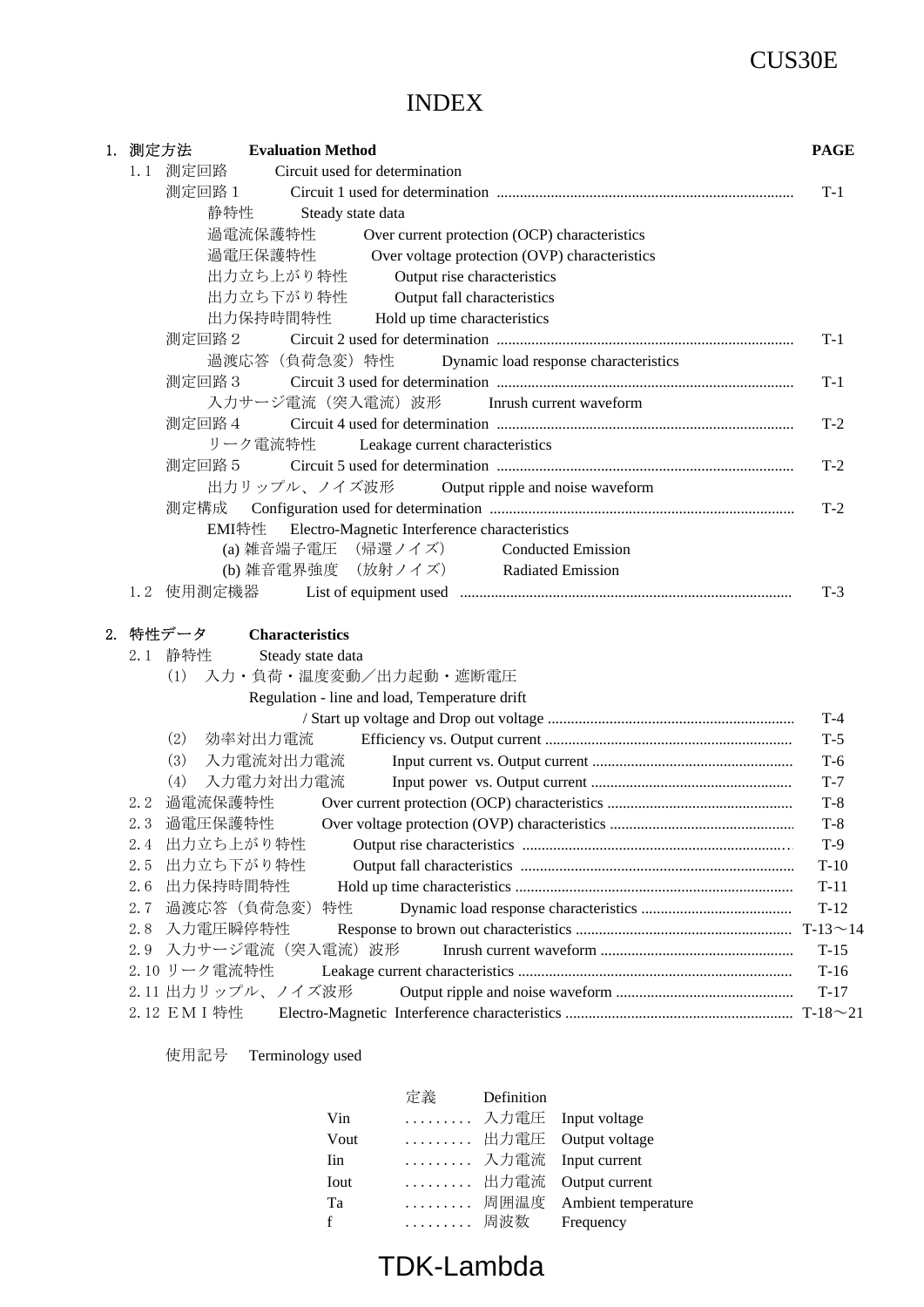1. 測定方法 **Evaluation Method** CUS30E Circuit used for determination

### 測定回路1 Circuit 1 used for determination

- ・静特性 Steady state data
	- ・過電流保護特性 Over current protection (OCP) characteristics
	- ・過電圧保護特性 Over voltage protection (OVP) characteristics
	- ・出力立ち上がり特性 Output rise characteristics
	- ・出力立ち下がり特性 Output fall characteristics
- ・出力保持時間特性 Hold up time characteristics



Controlled Temp. Chamber

### 測定回路2 Circuit 2 used for determination

・過渡応答(負荷急変)特性 Dynamic load response characteristics

測定回路3 Circuit 3 used for determination

・入力サージ電流(突入電流)波形 Inrush current waveform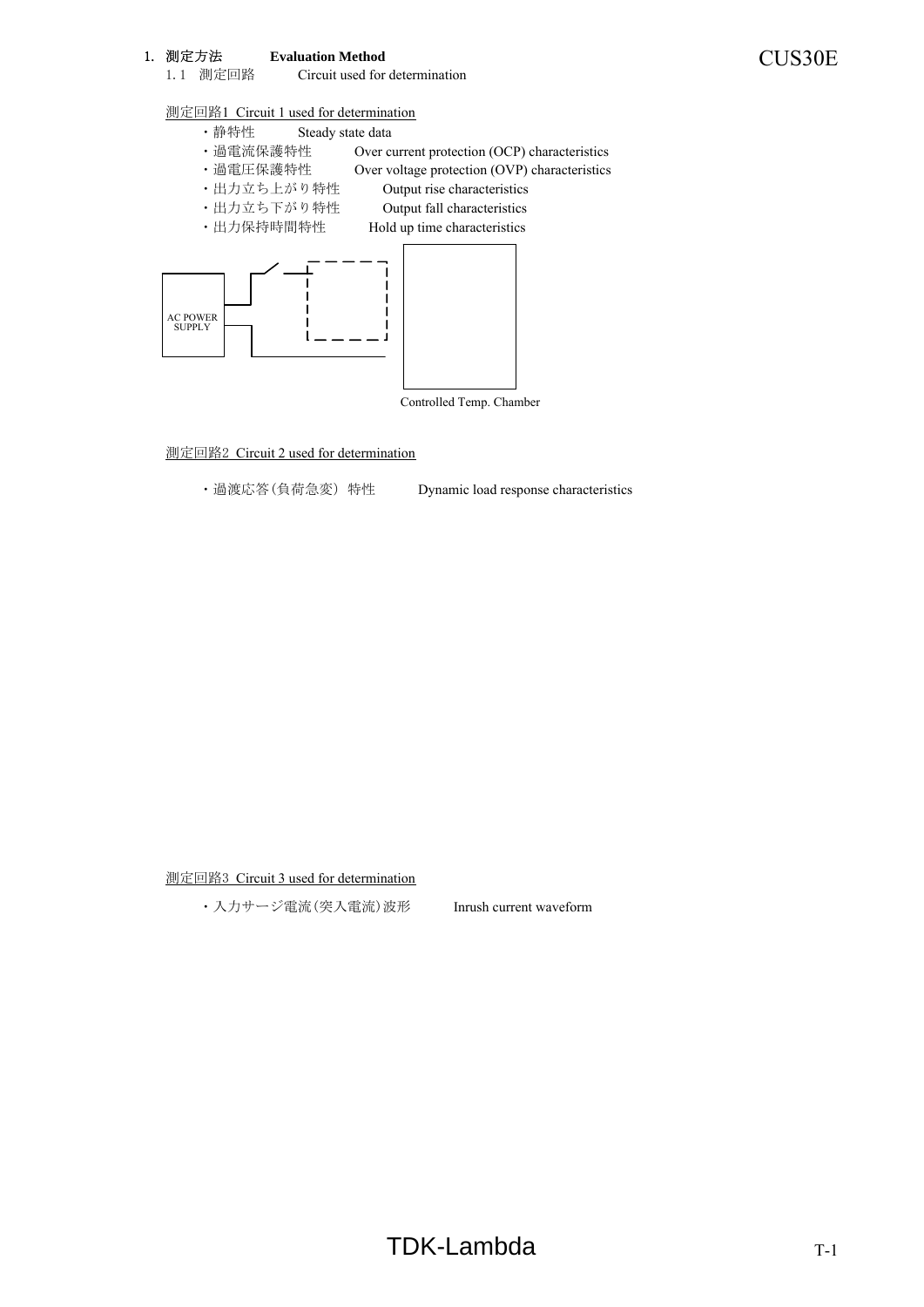<u>測定回路4 Circuit 4 used for determination</u><br>• リーク電流特性 Leakage current characteristics CUS30E Leakage current characteristics



Leakage

meter

測定回路5 Circuit 5 used for determination

・出力リップル、ノイズ波形 Output ripple and noise waveform

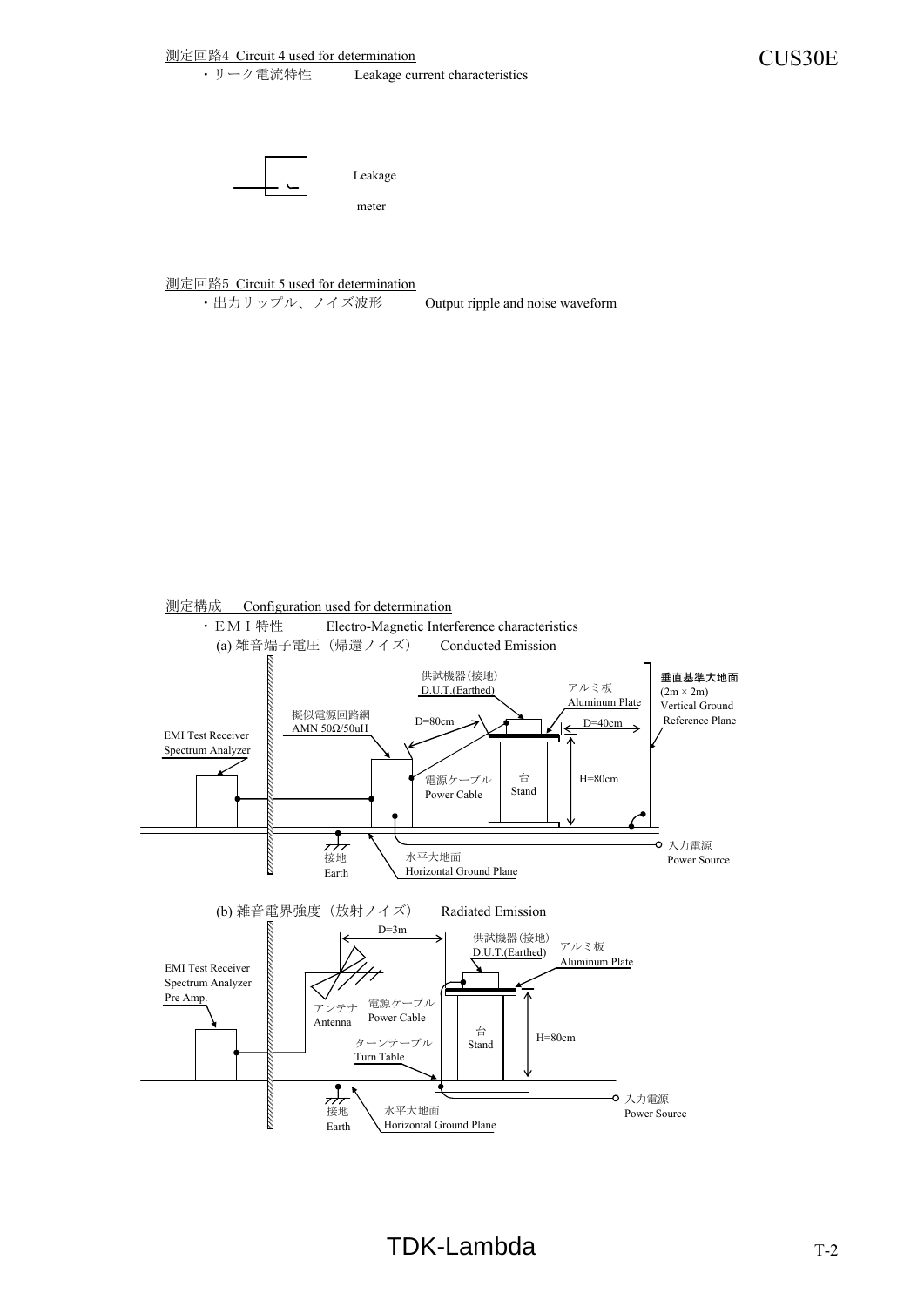|                | <b>EQUIPMENT USED</b>           | <b>MANUFACTURER</b> | MODEL NO.         |
|----------------|---------------------------------|---------------------|-------------------|
| 1              | DIGITAL STORAGE OSCILLOSCOPE    | <b>TEKTRONIX</b>    | <b>TDS 540A</b>   |
| $\mathfrak{2}$ | DIGITAL STORAGE OSCILLOSCOPE    | YOKOGAWA ELECT.     | <b>DL1720E</b>    |
| 3              | DIGITAL MULTIMETER              | <b>FLUKE</b>        | 45                |
| 4              | <b>DIGITAL POWER METER</b>      | YOKOGAWA ELECT.     | WT210             |
| 5              | <b>CURRENT PROBE</b>            | <b>TEKTRONIX</b>    | 63202             |
| 6              | DC AMPERE METER                 | <b>TEKTRONIX</b>    | P <sub>5100</sub> |
| 7              | DYNAMIC DUMMY LOAD              | <b>CHROMA</b>       | 63030             |
| 8              | <b>CVCF</b>                     | <b>KIKUSUI</b>      | <b>PCR2000L</b>   |
| 9              | <b>LEAKAGE CURRENT METER</b>    | <b>SIMPSON</b>      | 228               |
| 10             | <b>CONTROLLED TEMP. CHAMBER</b> | <b>TABAI-ESPEC</b>  | 63203             |
| 11             | <b>EMI TEST RECEIVER</b>        | ROHDE & SCHWARZ     | ESCI-03           |
| 12             | <b>LISN</b>                     | ROHDE & SCHWARZ     | <b>ENV216</b>     |
| 13             | <b>BICONICAL ANTENNA</b>        | <b>EMCO</b>         | 63208             |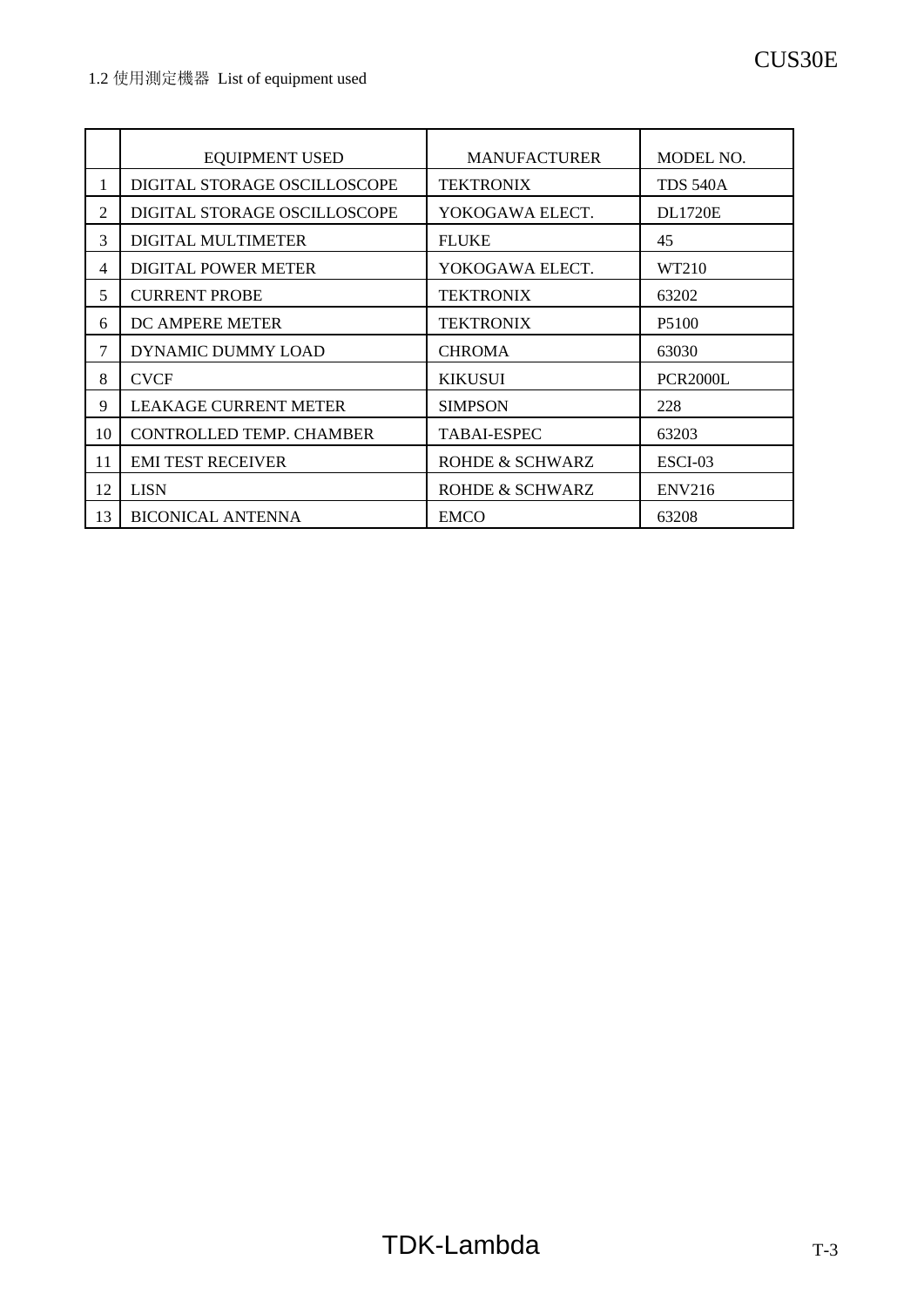### 2. 特性データ **Characteristics**

2.1 静特性 Steady state data

(1) 入力・負荷・温度変動/出力起動・遮断電圧

Regulation - line and load, Temperature drift / Start up voltage and Drop out voltage

| 5V  | 1. Regulation - line and load            |                |                |                    |               |                       | Condition       | $\rm{Ta}$ :           | $25^{\circ}C$                |
|-----|------------------------------------------|----------------|----------------|--------------------|---------------|-----------------------|-----------------|-----------------------|------------------------------|
|     | Iout \ Vin                               | 85VAC          | 100VAC         | 200VAC             | <b>265VAC</b> |                       | line regulation |                       |                              |
|     | 0%                                       | 4.998V         | 4.998V         | 4.998V             | 4.998V        | 0mV                   | 0.000%          |                       |                              |
|     | 50%                                      | 4.999V         | 4.999V         | 4.999V             | 4.999V        | 0mV                   | 0.000%          |                       |                              |
|     | 100%                                     | 4.999V         | 4.999V         | 4.999V             | 4.999V        | 0mV                   | 0.000%          |                       |                              |
|     | load                                     | 1mV            | 1mV            | 1mV                | 1mV           |                       |                 |                       |                              |
|     | regulation                               | 0.020%         | 0.020%         | 0.020%             | 0.020%        |                       |                 |                       |                              |
|     | 2. Temperature drift                     |                |                |                    |               |                       | Conditions      | $V$ in :<br>Iout:     | <b>100 VAC</b><br>100 %      |
|     | Ta                                       | $-10^{\circ}C$ | $+25^{\circ}C$ | $+50^{\circ}$ C    |               | temperature stability |                 |                       |                              |
|     | Vout                                     | 5.005V         | 4.999V         | 4.994V             | 11mV          | 0.220%                |                 |                       |                              |
|     | 3. Start up voltage and Drop out voltage |                |                |                    |               |                       | Conditions      | Ta:<br>Iout:          | $25^{\circ}$ C<br>100 %      |
|     | Start up voltage (Vin)                   |                | 52VAC          |                    |               |                       |                 |                       |                              |
|     | Drop out voltage (Vin)                   |                | 41VAC          |                    |               |                       |                 |                       |                              |
|     |                                          |                |                |                    |               |                       |                 |                       |                              |
| 12V | 1. Regulation - line and load            |                |                |                    |               |                       | Condition       | Ta:                   | 25 °C                        |
|     | Iout \ Vin                               | 85VAC          | 100VAC         | 200VAC             | <b>265VAC</b> |                       | line regulation |                       |                              |
|     | 0%                                       | 12.003V        | 12.003V        | 12.003V            | 12.003V       | 0mV                   | 0.000%          |                       |                              |
|     | 50%                                      | 12.004V        | 12.004V        | 12.004V            | 12.004V       | 0mV                   | 0.000%          |                       |                              |
|     | 100%                                     | 12.004V        | 12.004V        | 12.004V            | 12.004V       | 0mV                   | 0.000%          |                       |                              |
|     | load                                     | 1mV            | 1mV            | 1mV                | 1mV           |                       |                 |                       |                              |
|     | regulation                               | 0.008%         | 0.008%         | 0.008%             | 0.008%        |                       |                 |                       |                              |
|     | 2. Temperature drift                     |                |                |                    |               |                       | Conditions      | $V$ in :<br>Iout :    | 100 VAC<br>100 %             |
|     | Ta                                       | $-10^{\circ}C$ | $+25^{\circ}C$ | +50 $\overline{C}$ |               | temperature stability |                 |                       |                              |
|     | Vout                                     | 12.022V        | 12.004V        | 11.968V            | 54mV          | 0.450%                |                 |                       |                              |
|     | 3. Start up voltage and Drop out voltage |                |                |                    |               |                       | Conditions      | Ta:<br>Iout:          | $25^\circ \text{C}$<br>100 % |
|     | Start up voltage (Vin)                   |                | 49VAC          |                    |               |                       |                 |                       |                              |
|     | Drop out voltage (Vin)                   |                | 41VAC          |                    |               |                       |                 |                       |                              |
|     |                                          |                |                |                    |               |                       |                 |                       |                              |
| 24V | 1. Regulation - line and load            |                |                |                    |               |                       | Condition       | $\operatorname{Ta}$ : | $25^{\circ}$ C               |
|     | Iout \ Vin                               | 85VAC          | 100VAC         | 200VAC             | <b>265VAC</b> |                       | line regulation |                       |                              |
|     | 0%                                       | 24.014V        | 24.014V        | 24.014V            | 24.014V       | 0mV                   | 0.000%          |                       |                              |
|     | 50%                                      | 24.014V        | 24.014V        | 24.014V            | 24.014V       | 0mV                   | 0.000%          |                       |                              |
|     | 100%                                     | 24.013V        | 24.013V        | 24.013V            | 24.013V       | 0mV                   | 0.000%          |                       |                              |
|     | load                                     | 1mV            | 1mV            | 1mV                | 1mV           |                       |                 |                       |                              |
|     | regulation                               | 0.004%         | 0.004%         | 0.004%             | 0.004%        |                       |                 |                       |                              |
|     | 2. Temperature drift                     |                |                |                    |               |                       | Conditions      | Iout:                 | Vin: 100 VAC<br>100 %        |
|     | Ta                                       | $-10^{\circ}C$ | $+25^{\circ}C$ | $+50^{\circ}C$     |               | temperature stability |                 |                       |                              |
|     | Vout                                     | 24.086V        | 24.013V        | 23.970V            | 116mV         | 0.483%                |                 |                       |                              |
|     | 3. Start up voltage and Drop out voltage |                |                |                    |               |                       | Conditions      | $\operatorname{Ta}$ : | 25 °C                        |
|     |                                          |                | 53VAC          |                    |               |                       |                 | Iout:                 | 100 %                        |
|     | Start up voltage (Vin)                   |                | 46VAC          |                    |               |                       |                 |                       |                              |
|     | Drop out voltage (Vin)                   |                |                |                    |               |                       |                 |                       |                              |

CUS30E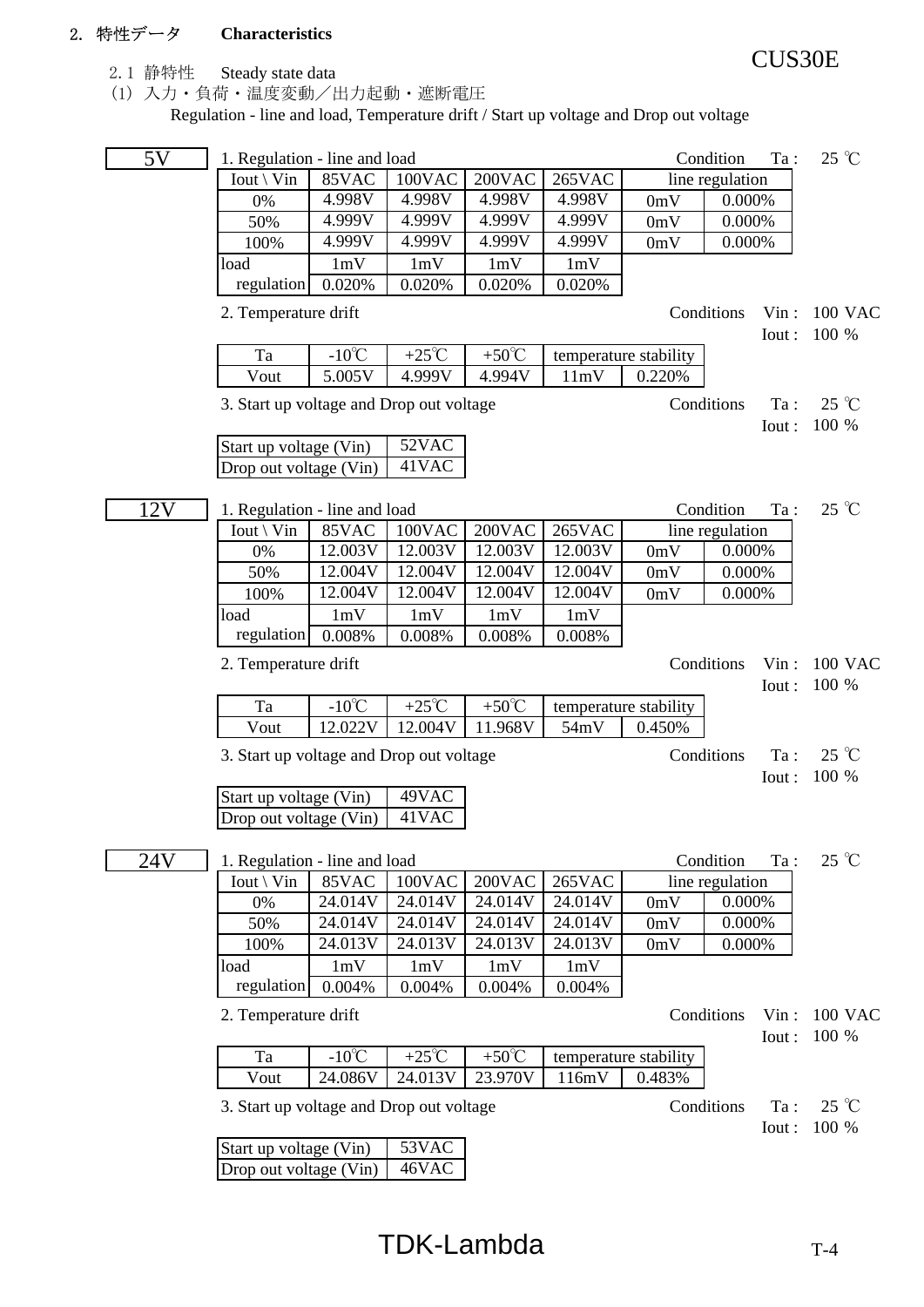

Output current (%)

 $TDK-Lambda$  TDK-Lambda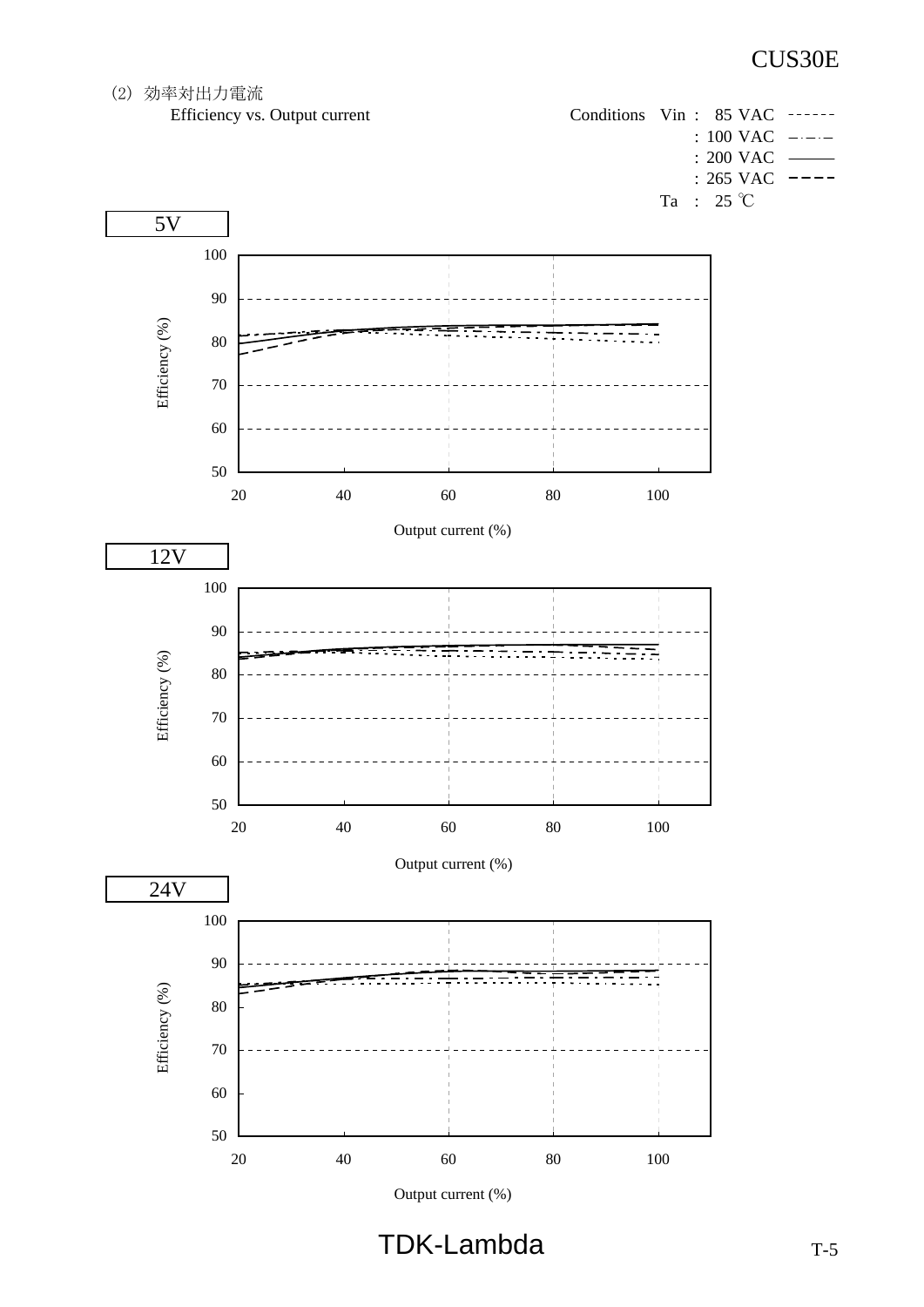(3) 入力電流対出力電流 Input current vs. Output current Conditions Vin : 85 VAC : 100 VAC : 200 VAC : 265 VAC Ta : 25 ℃ 5V 1.0 0.8 Input current  $(\mathbf{A})$ Input current (A) 0.6 Io: 0% Vin Input current 0.4 85VAC 0.007A 100VAC 0.008A 0.2 200VAC 0.015A 265VAC 0.019A 0.0 0 20 40 60 80 100 Output current (%) 12V 1.0 0.8 Input current (A) Input current (A) 0.6 Io: 0% 0.4 Vin | Input current 85VAC 0.008A 100VAC 0.008A 0.2 200VAC 0.016A 265VAC 0.021A 0.0 0 20 40 60 80 100 Output current (%) 24V 1.0 0.8 Input current (A) Input current (A) 0.6 Io: 0% 0.4 Vin Input current 85VAC 0.008A 0.2 100VAC 0.009A 200VAC 0.016A 265VAC 0.021A 0.0 0 20 40 60 80 100

TDK-Lambda T-6

Output current (%)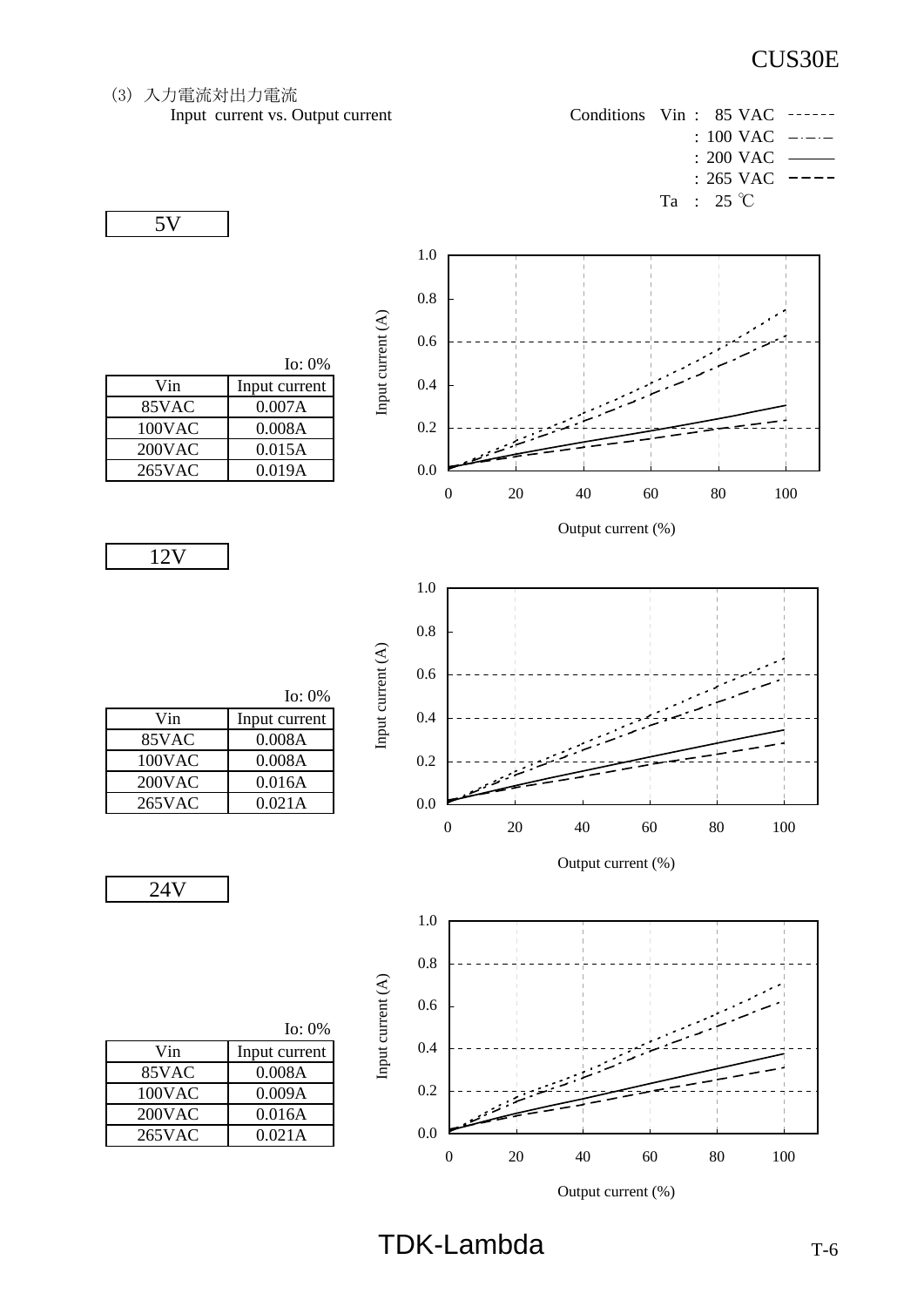(4) 入力電力対出力電流 Input power  $vs.$  Output current

| Conditions Vin: $85 \text{ VAC}$ ---- |                                   |  |
|---------------------------------------|-----------------------------------|--|
|                                       | $100 \text{ VAC}$ --              |  |
|                                       | $\pm 200 \text{ VAC}$ —           |  |
|                                       | $265 \text{ VAC}$ ---             |  |
|                                       | Ta: $25 \text{ }^{\circ}\text{C}$ |  |





|           | Io: 0%      |
|-----------|-------------|
| Vin       | Input power |
| 85VAC     | 0.07W       |
| 100VAC    | 0.08W       |
| $200$ VAC | 0.11W       |
| 265VAC    | 0.13W       |

12V

5V

|           | Io: $0\%$   |
|-----------|-------------|
| Vin       | Input power |
| 85VAC     | 0.05W       |
| 100VAC    | 0.06W       |
| $200$ VAC | 0.10W       |
| 265VAC    | 0.14W       |

|           | Io: $0\%$   |
|-----------|-------------|
| Vin       | Input power |
| 85VAC     | 0.11W       |
| 100VAC    | 0.11W       |
| $200$ VAC | 0.18W       |
| 265VAC    | 0.24W       |

 $TDK\text{-Lambda}$   $T-7$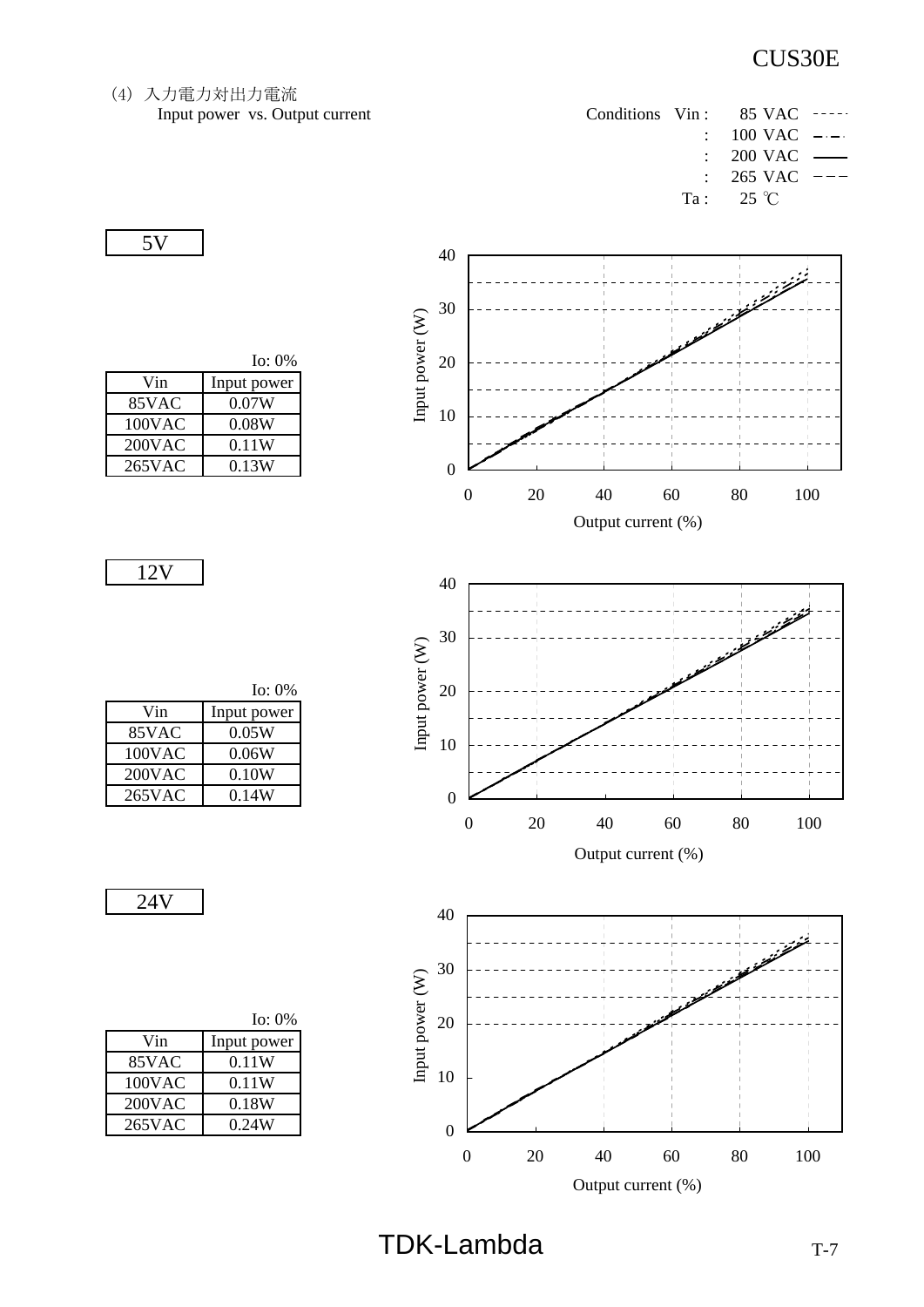Over current protection (OCP) characteristics Over voltage protection (OVP) characteristics

CUS30E 2.2 過電流保護特性 2.3 過電圧保護特性



 $TDK-Lambda$  TDK-Lambda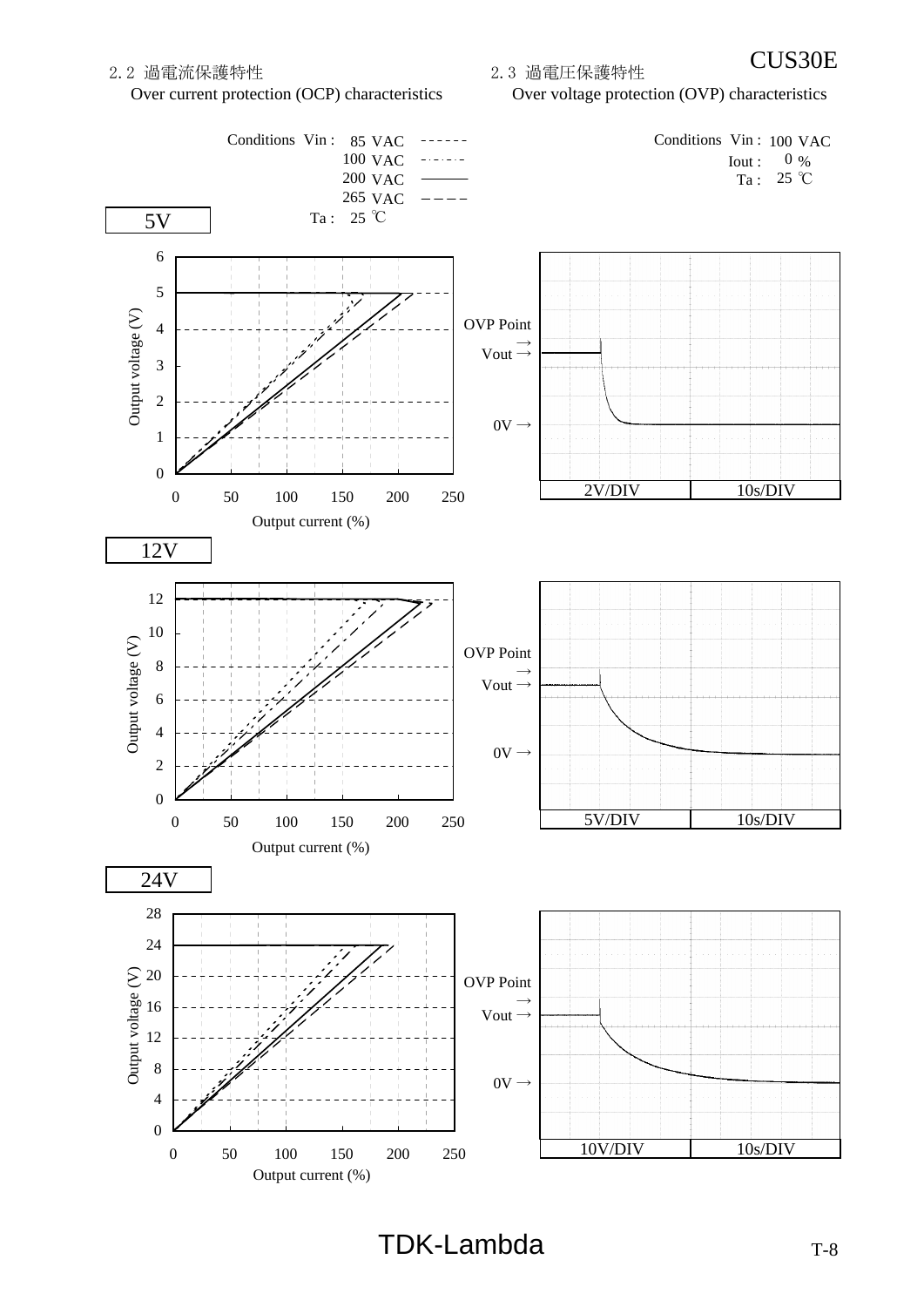# 2.4 出力立ち上がり特性 インファイル インター インター ファイル しょうしょう こうしょう にっぽん こうしょう こうしょう こうしょう こうしょう

Output rise characteristics Conditions Vin : 85 VAC (A) 100 VAC (B) 200 VAC (C) 265 VAC (D) Ta : 25 ℃

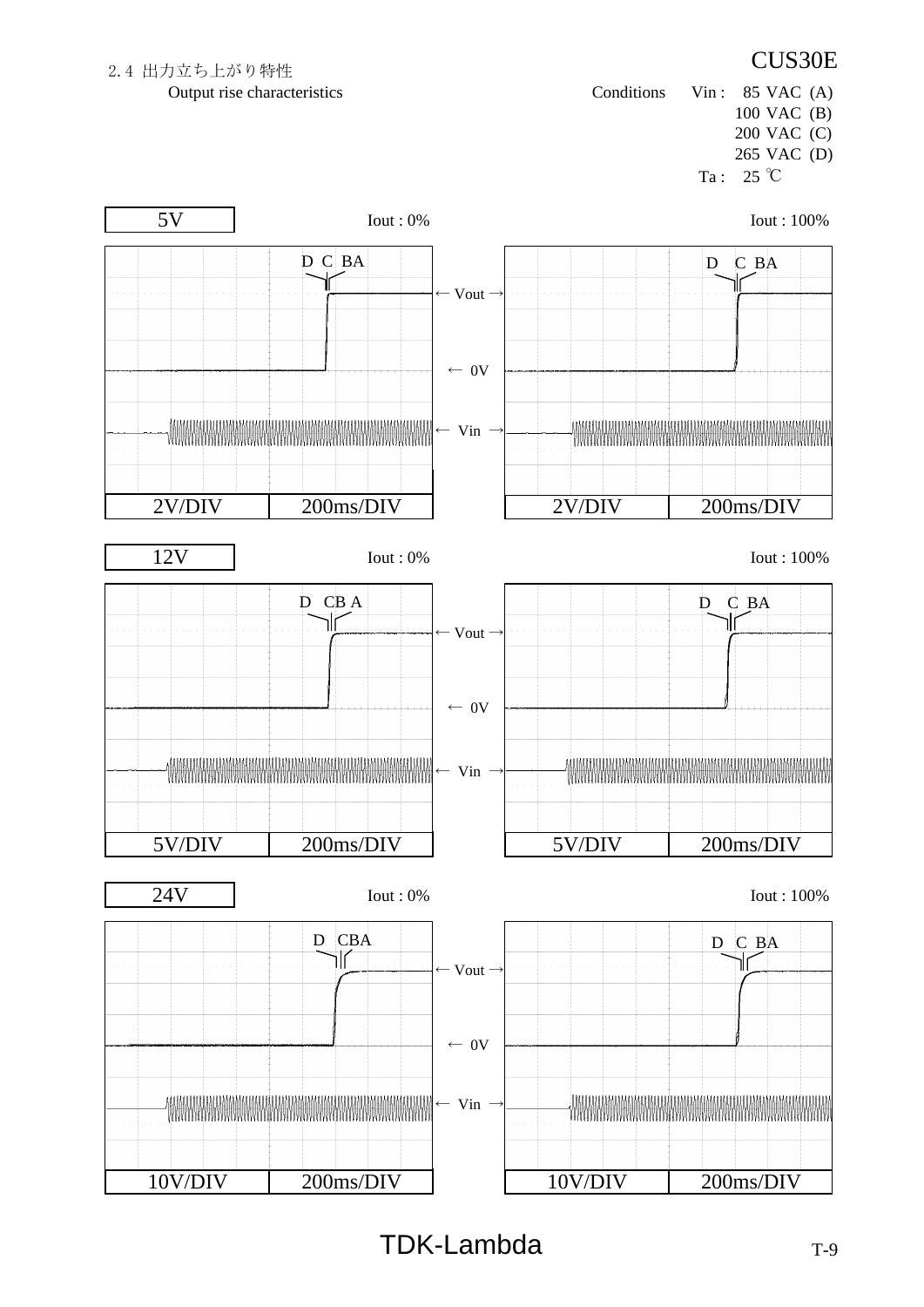# 2.5 出力立ち下がり特性 インファイル しょうしゃ インター・コンピック しょうしょう にっぽん こうしょう にっぽん こうしょう

Output fall characteristics Conditions Vin : 85 VAC (A) 100 VAC (B) 200 VAC (C) 265 VAC (D) Ta : 25 ℃

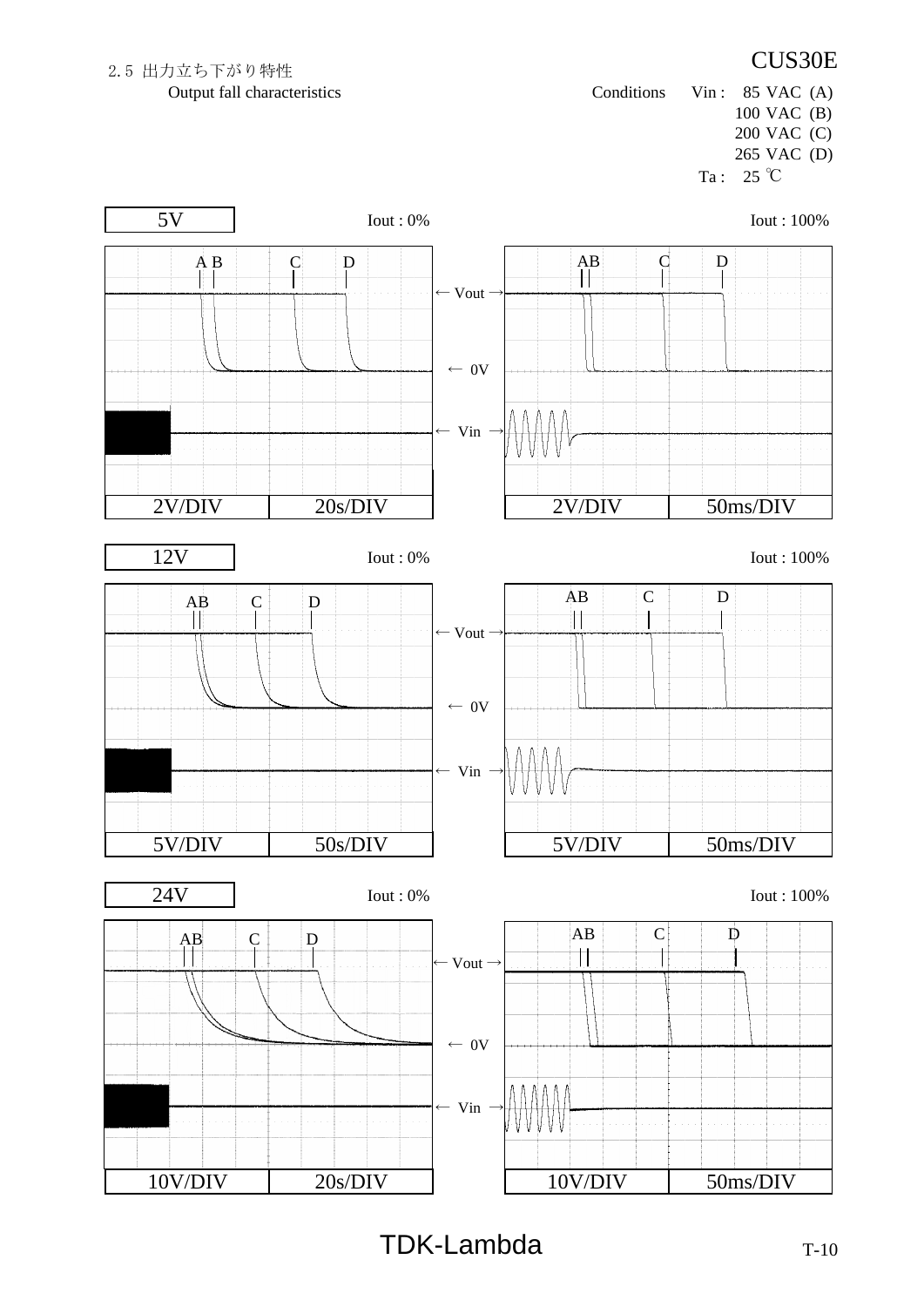

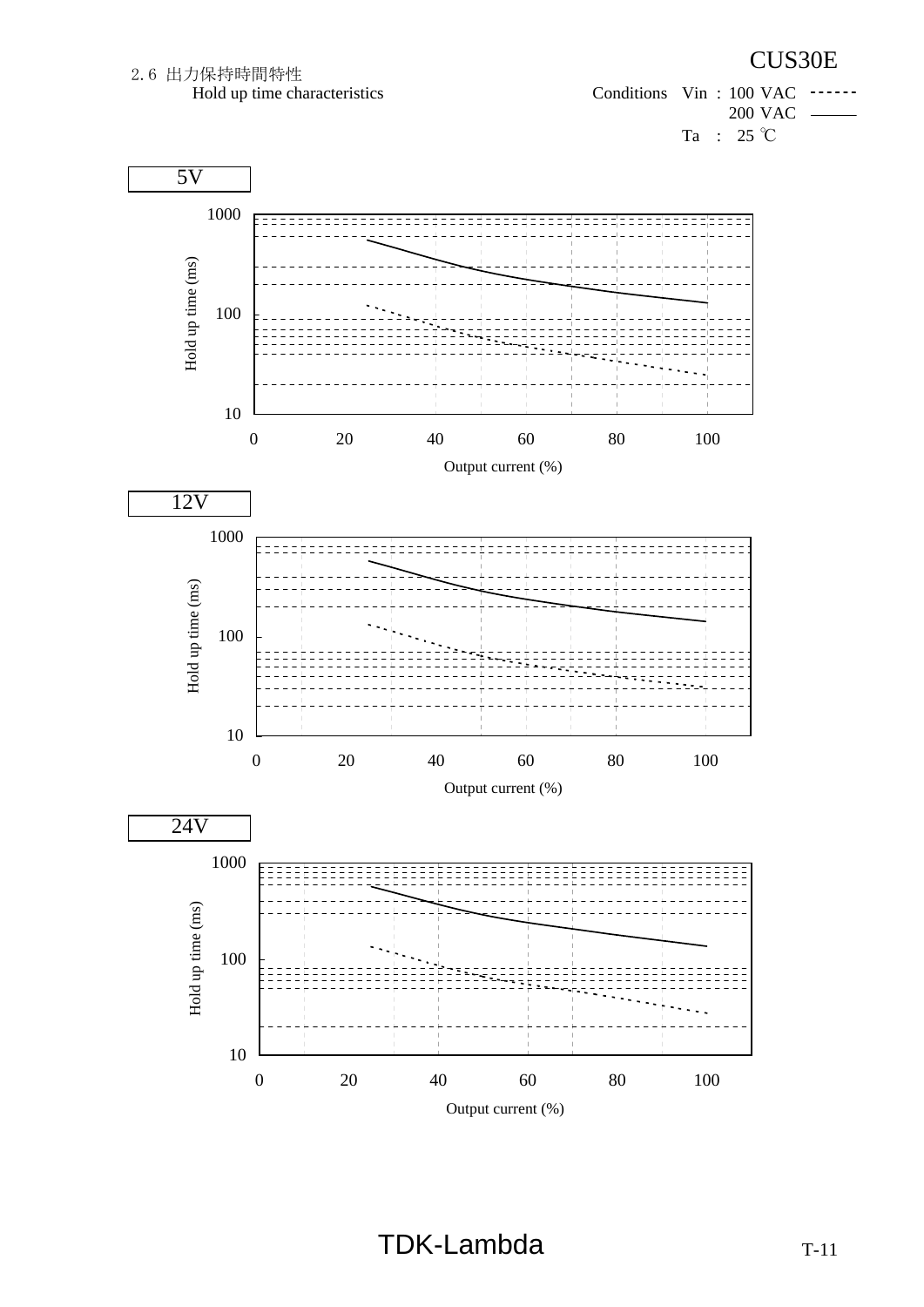



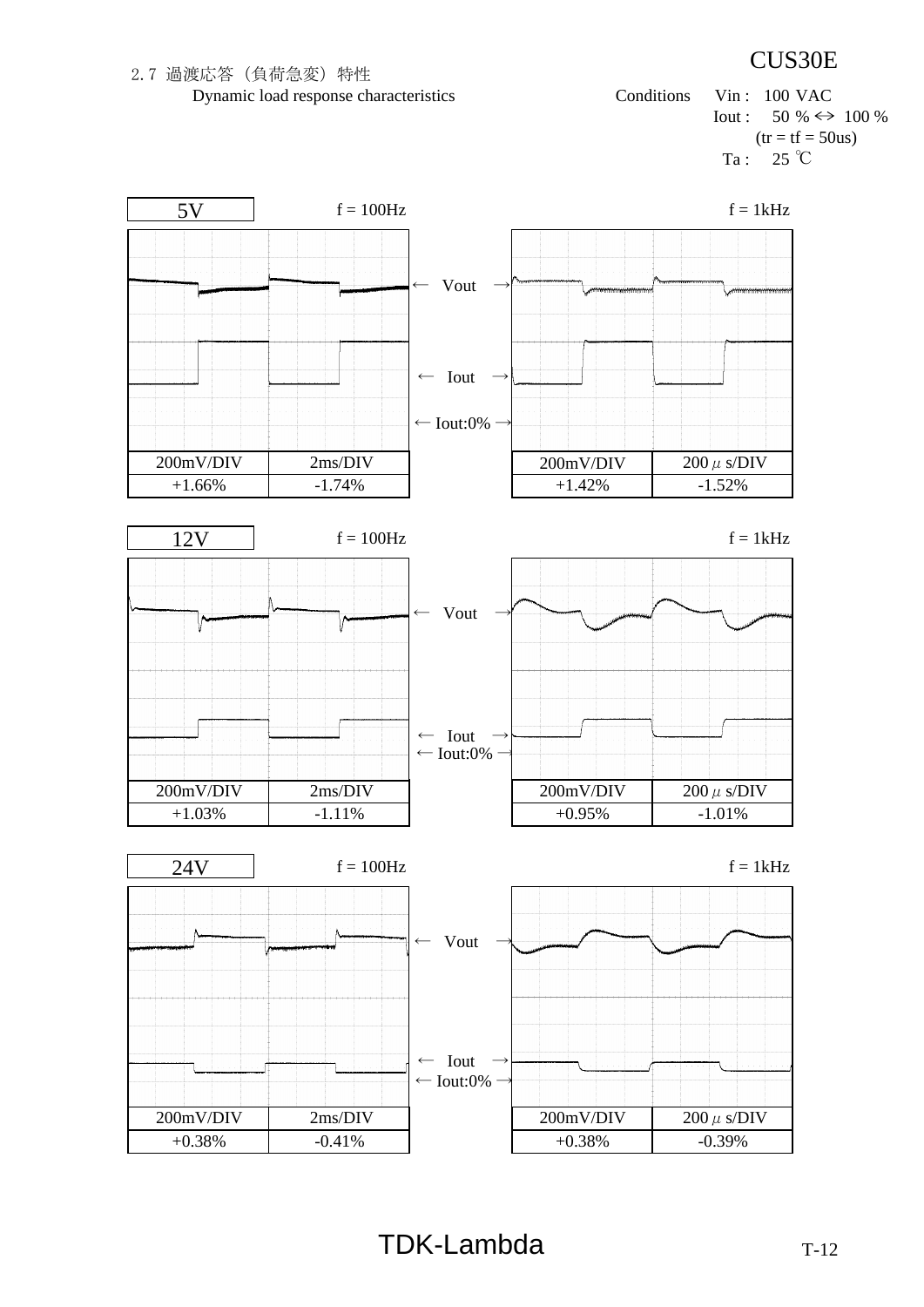



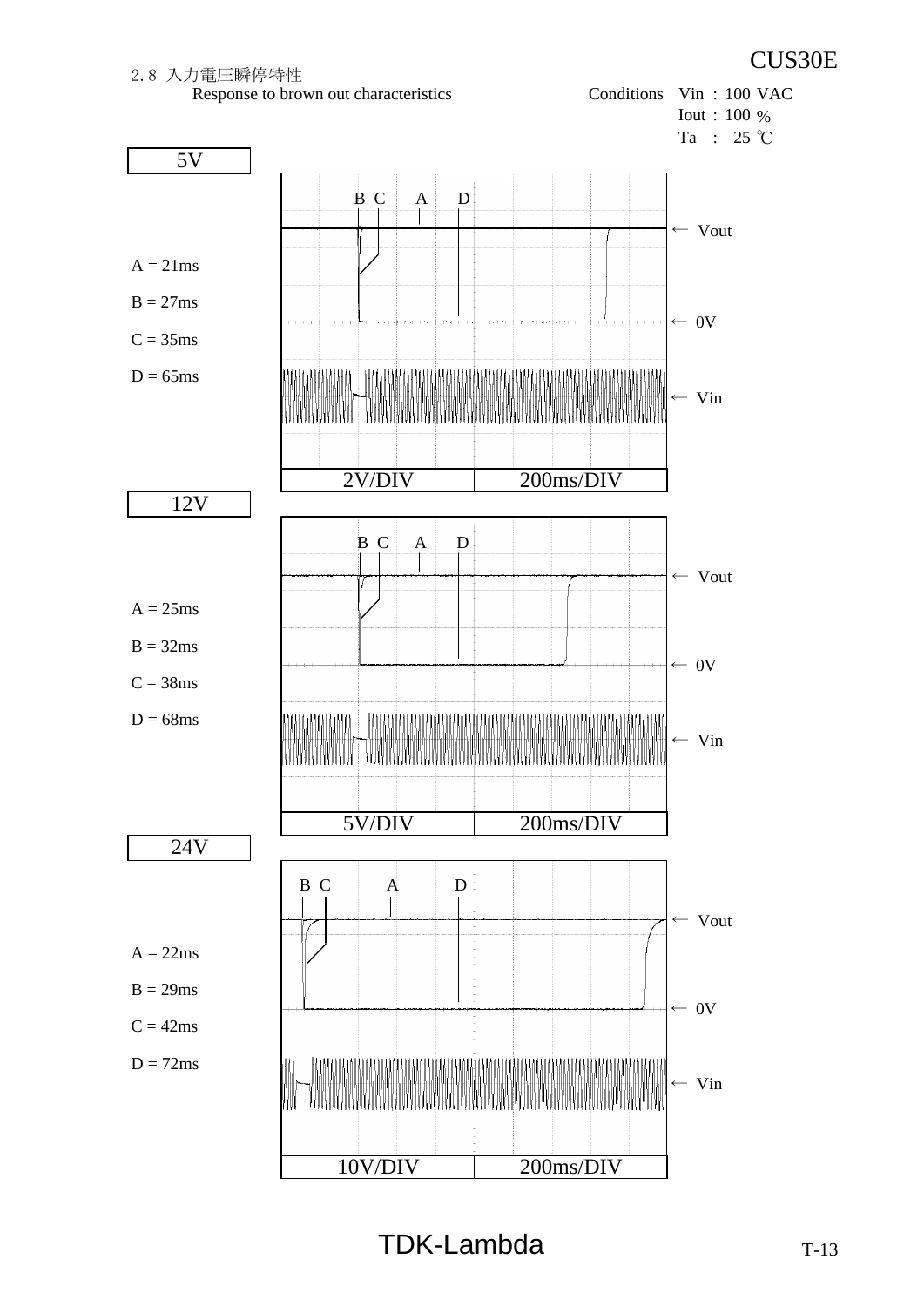2.8 入力電圧瞬停特性<br>
Response to brown out characteristics<br>
Response to brown out characteristics<br>
Conditions Vin : 200 VAC Response to brown out characteristics



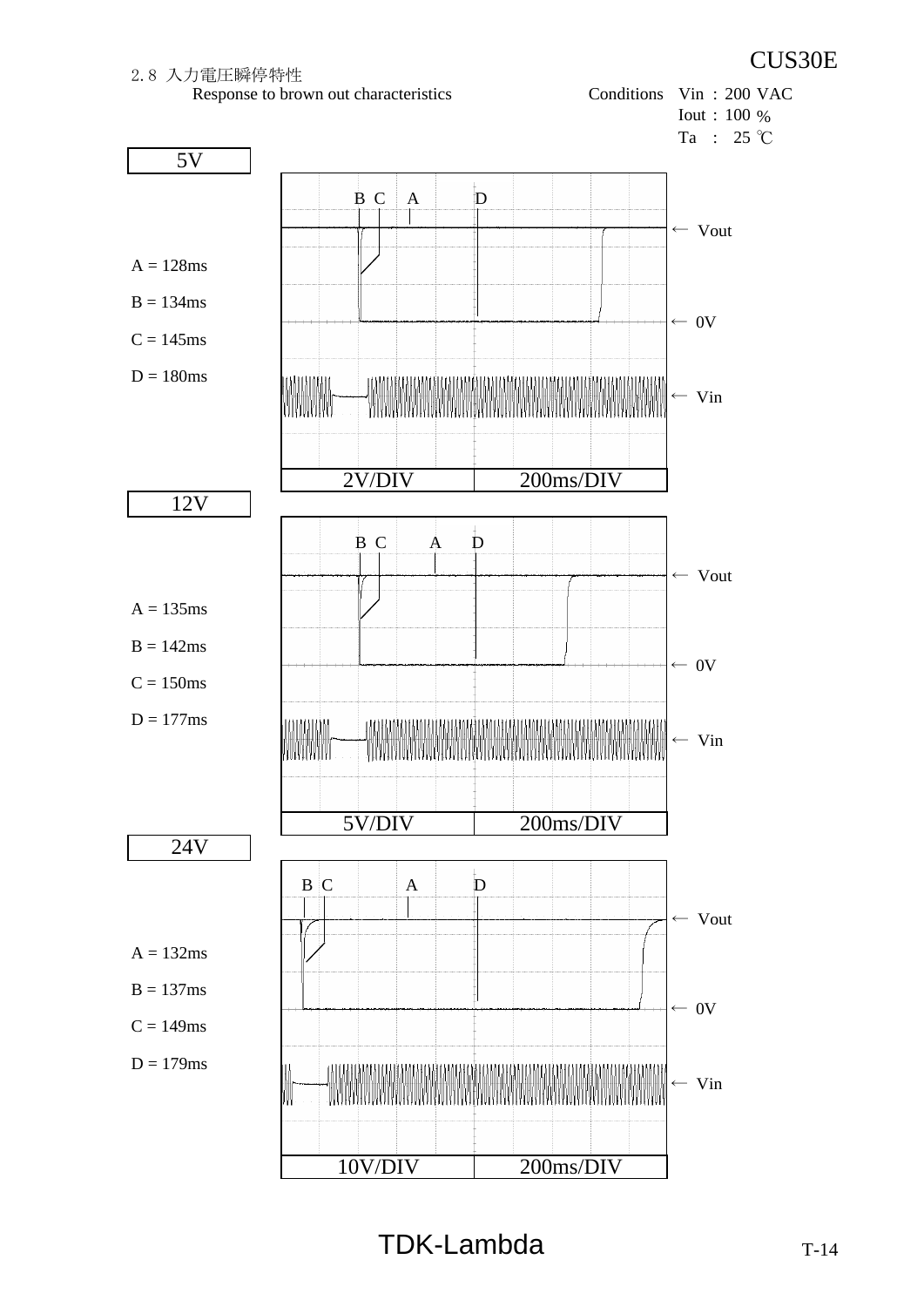

Conditions Vin : 100 VAC Iout : 100 % Ta : 25 ℃



Conditions Vin : 200 VAC Iout : 100 % Ta : 25 ℃

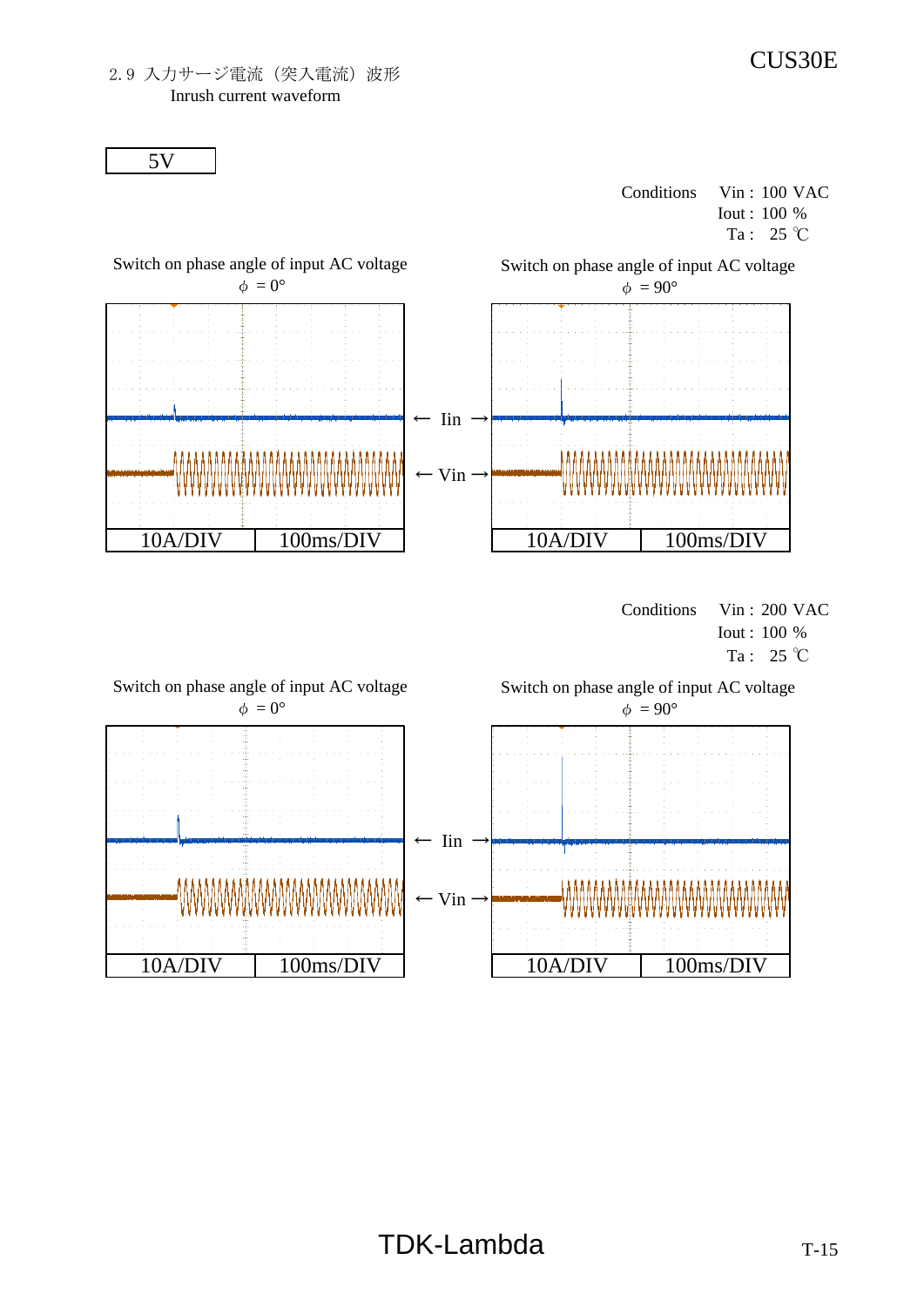## 2.10 リーク電流特性<br>
Leakage current characteristics<br>
Leakage current characteristics<br>
Conditions Iout : 0 % ---Leakage current characteristics Conditions Iout : 0 %

 $\left( -1 + 1 \right)$ 100 % Ta : 25 ℃ Equipment used : 228 (Simpson)

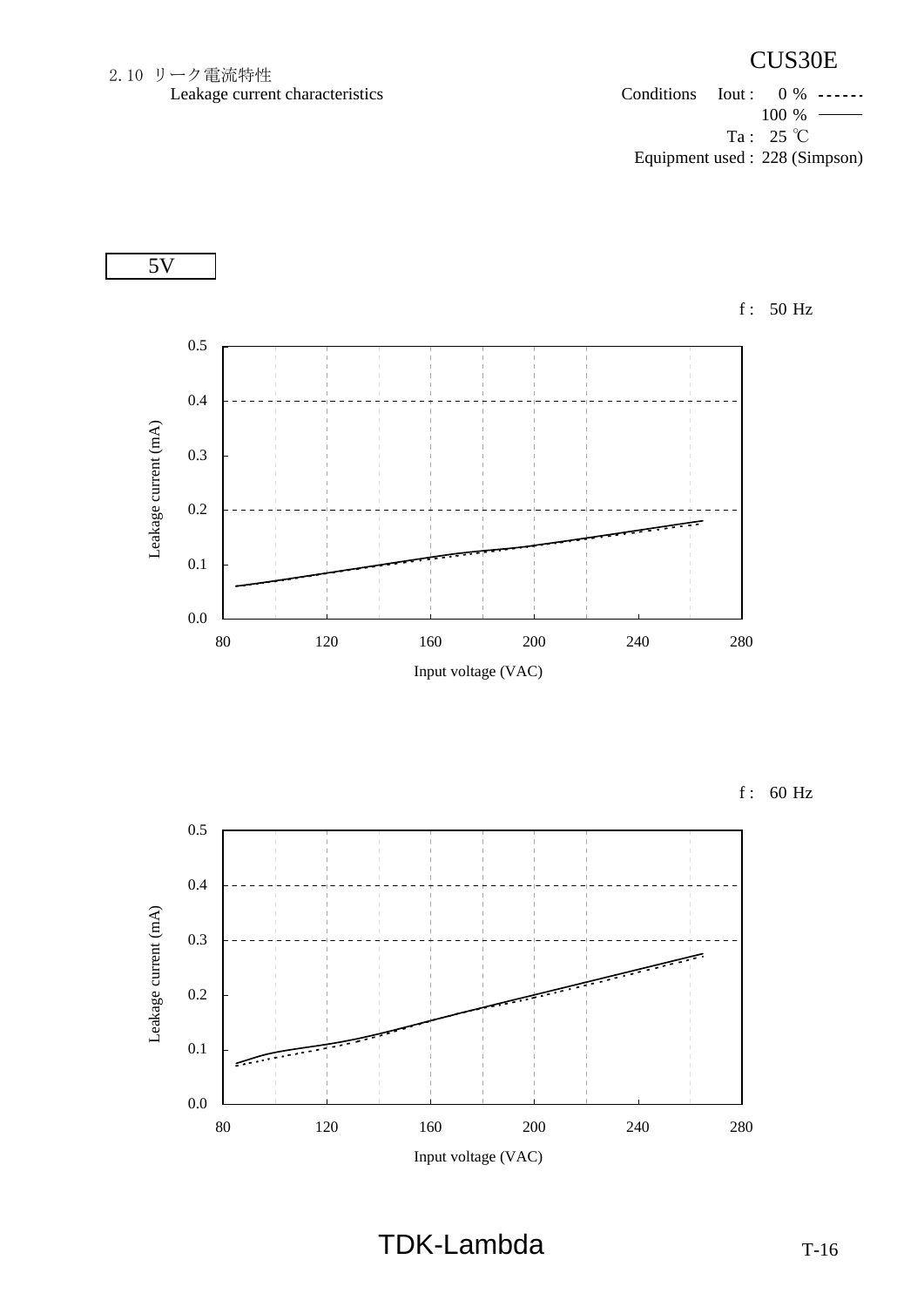## $TDK-Lambda$   $T-17$



# 2.11 出力リップル、ノイズ波形 **2.11** 2.11 出力リップル、ノイズ波形

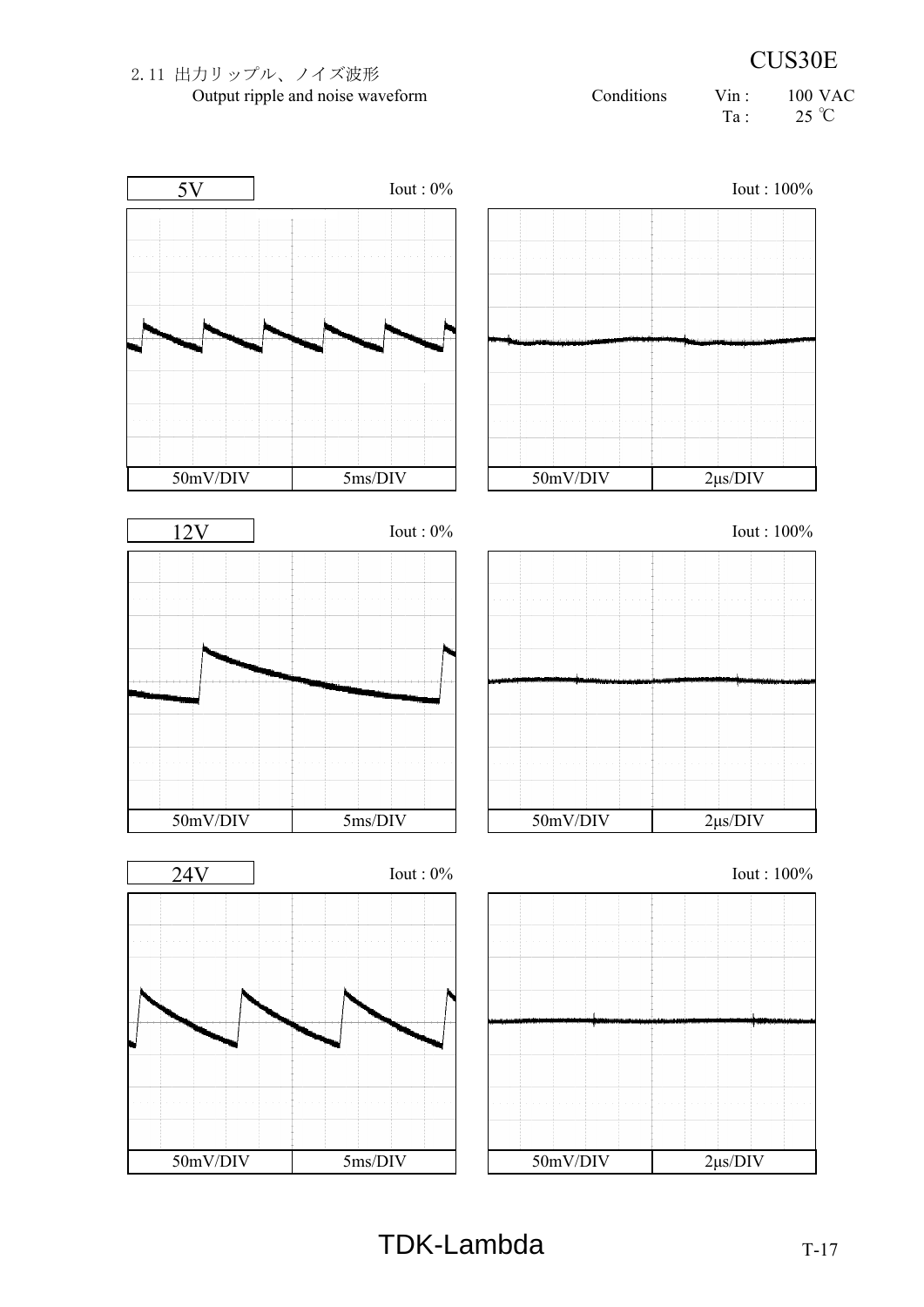### 2.12 E MI 特性

Electro-Magnetic Interference characteristics

| Conditions Vin : 230 VAC |  |                                    |
|--------------------------|--|------------------------------------|
|                          |  | $I_{\text{out}}$ : 100 %           |
|                          |  | $Ta : 25 \text{ }^{\circ}\text{C}$ |

### 雑音端子電圧

Conducted Emission

### 5V

|              | Point A<br>(22.49MHz) |                   |  |  |
|--------------|-----------------------|-------------------|--|--|
| Ref.<br>Data | Limit<br>(dBuV)       | Measure<br>(dBuV) |  |  |
| OΡ           | 60.0                  | 54.2              |  |  |
| AV           | 50.0                  | 42.7              |  |  |







EN55011-B,VCCI-B,FCC-Bの限界値はEN55032 class Bの限界値と同じ Limit of EN55011-B,VCCI-B,FCC-B are same as its EN55032 class B.

## Phase : L

# CUS30E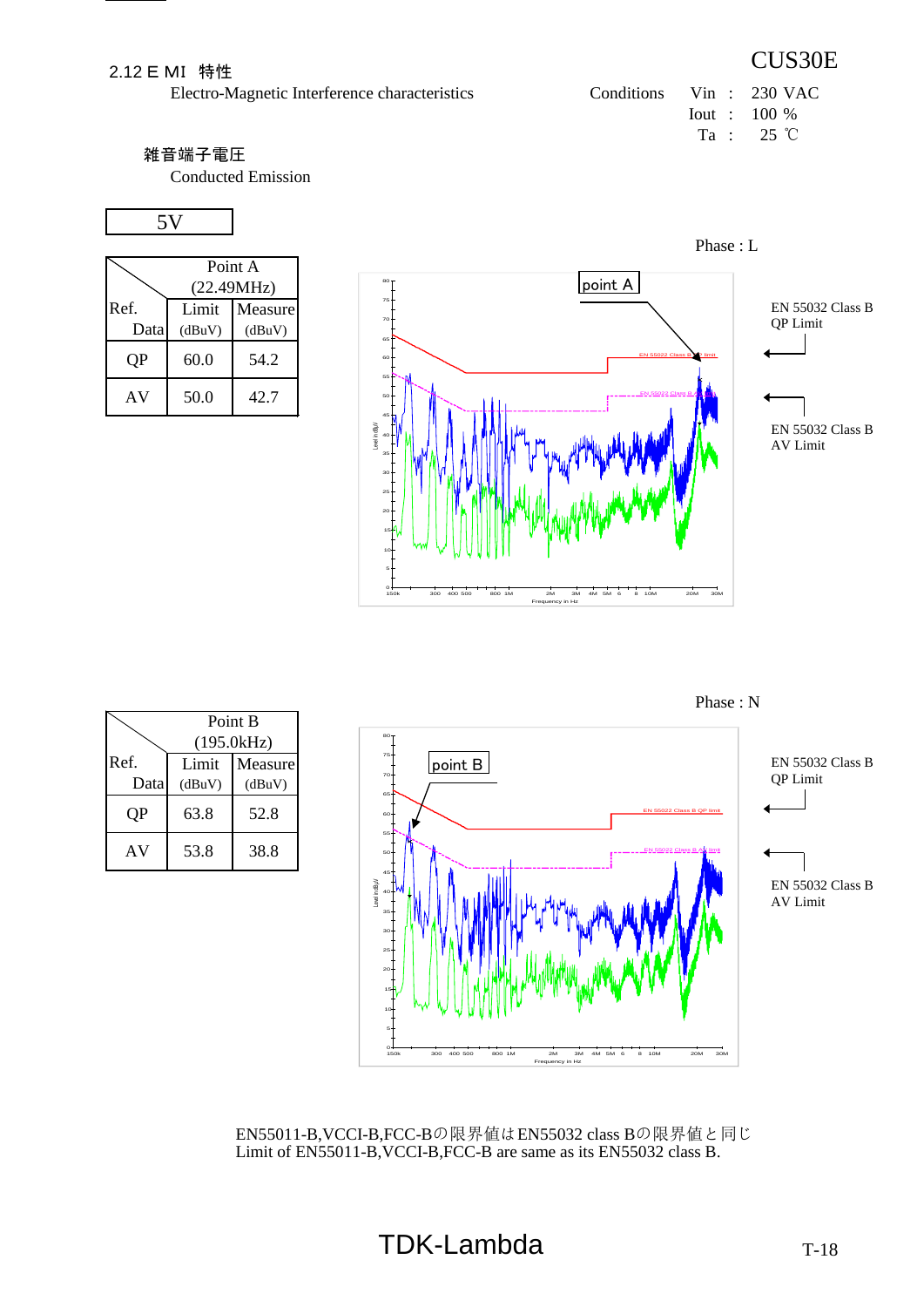Electro-Magnetic Interference characteristics

| Conditions Vin : 230 VAC |  |                                    |
|--------------------------|--|------------------------------------|
|                          |  | $I$ out : 100 %                    |
|                          |  | $Ta : 25 \text{ }^{\circ}\text{C}$ |

CUS30E

### 雑音端子電圧

Conducted Emission

### 12V

|           | Point A<br>(298.5kHz) |         |
|-----------|-----------------------|---------|
| Ref.      | Limit                 | Measure |
| Data      | (dBuV)                | (dBuV)  |
| <b>QP</b> | 60.3                  | 53.1    |
| AV        | 50.3                  | 34.8    |





|              | Point B<br>(198.5kHz) |                   |  |
|--------------|-----------------------|-------------------|--|
| Ref.<br>Data | Limit<br>(dBuV)       | Measure<br>(dBuV) |  |
| QP           | 63.7                  | 55.8              |  |
| AV           | 53.7                  | 39.5              |  |

EN55011-B,VCCI-B,FCC-Bの限界値はEN55032 class Bの限界値と同じ Limit of EN55011-B,VCCI-B,FCC-B are same as its EN55032 class B.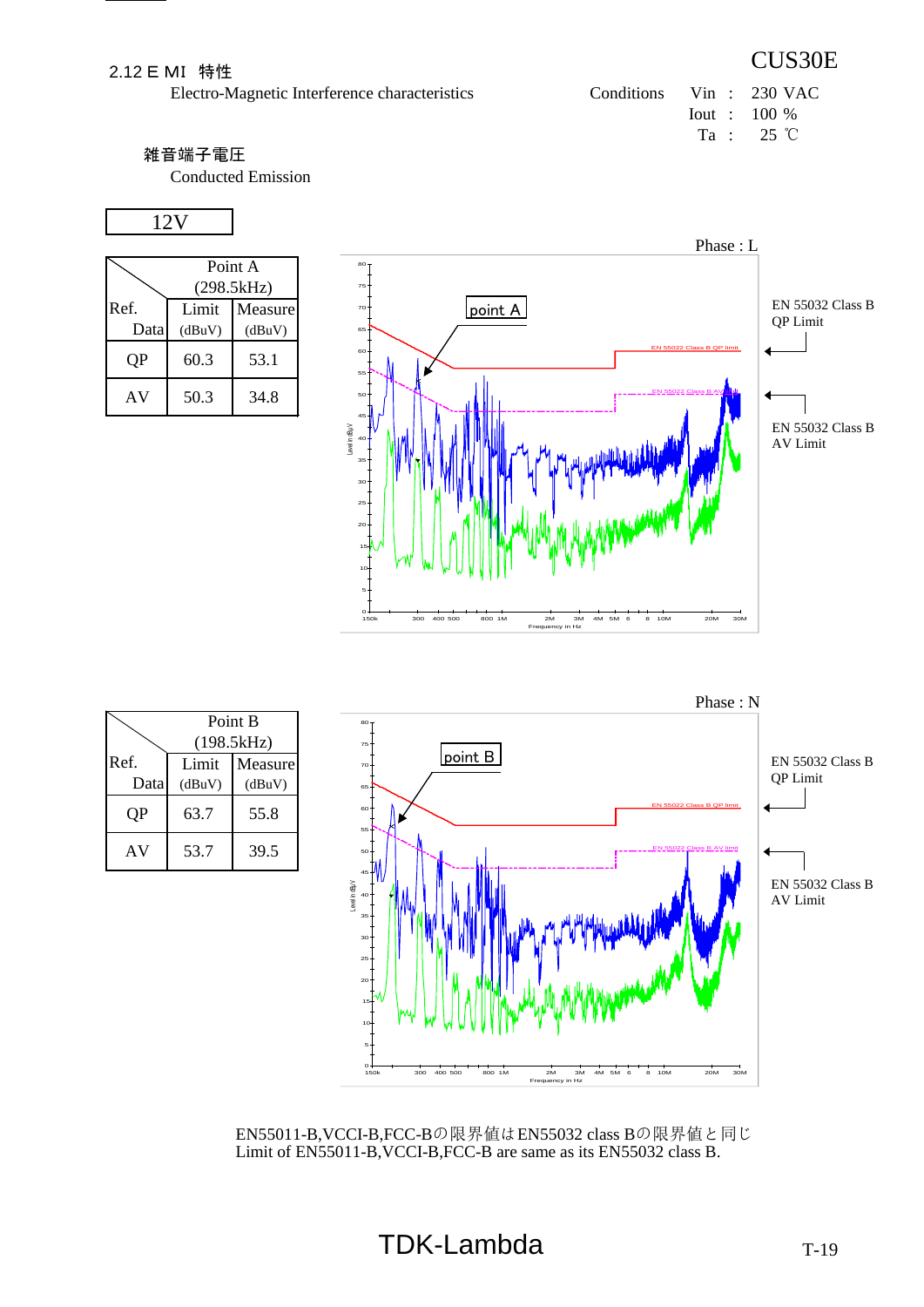### 2.12 E MI 特性

Electro-Magnetic Interference characteristics

| Conditions Vin : $230$ VAC |  |                                    |
|----------------------------|--|------------------------------------|
|                            |  | $\frac{1}{2}$ 100 %                |
|                            |  | $Ta : 25 \text{ }^{\circ}\text{C}$ |

CUS30E

### 雑音端子電圧

Conducted Emission

### 24V

|           | Point A   |         |  |
|-----------|-----------|---------|--|
|           | (29.5MHz) |         |  |
| Ref.      | Limit     | Measure |  |
| Data      | (dBuV)    | (dBuV)  |  |
| <b>OP</b> | 60.0      | 44.7    |  |
| AV        | 50.0      | 37.8    |  |



|              | Point B<br>(198.5kHz) |                   |
|--------------|-----------------------|-------------------|
| Ref.<br>Data | Limit<br>(dBuV)       | Measure<br>(dBuV) |
| QP           | 63.7                  | 55.4              |
| AV           | 53.7                  | 36.6              |



EN55011-B,VCCI-B,FCC-Bの限界値はEN55032 class Bの限界値と同じ Limit of EN55011-B,VCCI-B,FCC-B are same as its EN55032 class B.